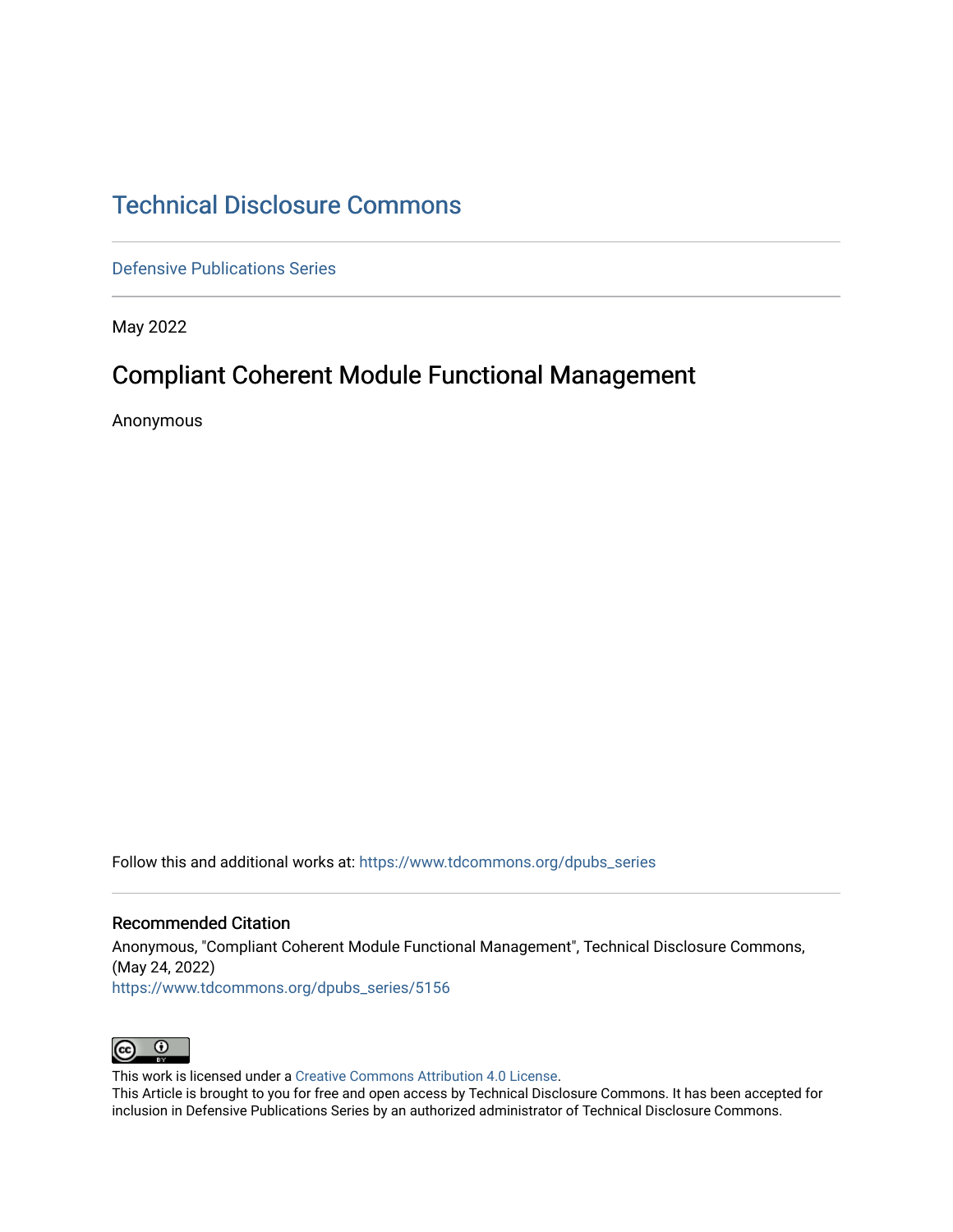#### **Compliant Coherent Module Functional Management**

### **ABSTRACT**

The present disclosure relates to compliant coherent module functional management. As network operators disaggregate the purchasing of network elements and co-resident modular coherent technology, it is now important to control the behavior of the pluggable coherent module to match the known-good configuration that has been validated and approved for deployment. Network operators wish to have a single product usable for deployments generally across any/all network equipment. However, different network platforms place different and unique requirements on the pluggable modem. Such unique requirements must be verified and validated at the system level, and once verified, network operators would want to avoid or minimize making any changes which might invalidate such verification, causing additional testing, delays and deployment risk/cost.

### **DETAILED DESCRIPTION**

Coherent modem modules built with identical hardware may be manufactured with different firmware. The combination of hardware and firmware define the total product, and system verification would be considered a function of both hardware and firmware.

Pluggable coherent modems (a class of coherent modem modules that are pluggable by users in the field) are designed to operate in accordance with published standards and MSAs, and as such are manageable by the host platform (e.g. a router network element). The third-party host platform (i.e. host platform vendor different from the pluggable coherent modem vendor) could manipulate the firmware of the module to suit the local environment, and if the module was moved from one platform to another, each platform would carry the obligation to program the plug to suit. This places a large obligation on the third-party platform vendors to implement firmware management, which would be costly and potentially problematic to verify as they do not develop and own the firmware of the pluggable coherent modems.

Standard electrical interfaces on coherent pluggable modules do not anticipate any management connection other than a local low-speed MDIO or I2C (bit banger) standards compliant interface; only the host platform can directly communicate with the pluggable module. While this might be acceptable to widly used "gray" client plugs, it provides challenges to smart coherent colored plugs. A centrally deployed controller could, if provided with a direct connection to the pluggable module, directly manage the firmware operating on any plug in any third-party host platform. However, the lack of such connectivity prevents this today.

The use of either in-band our out-of-band management channels are well known and an industry standard way of configuring network elements, and/or downloading software/firmware to a network element or host platform. Configuration of pluggable coherent modems is today considered the role of the hosting platform through a CMIS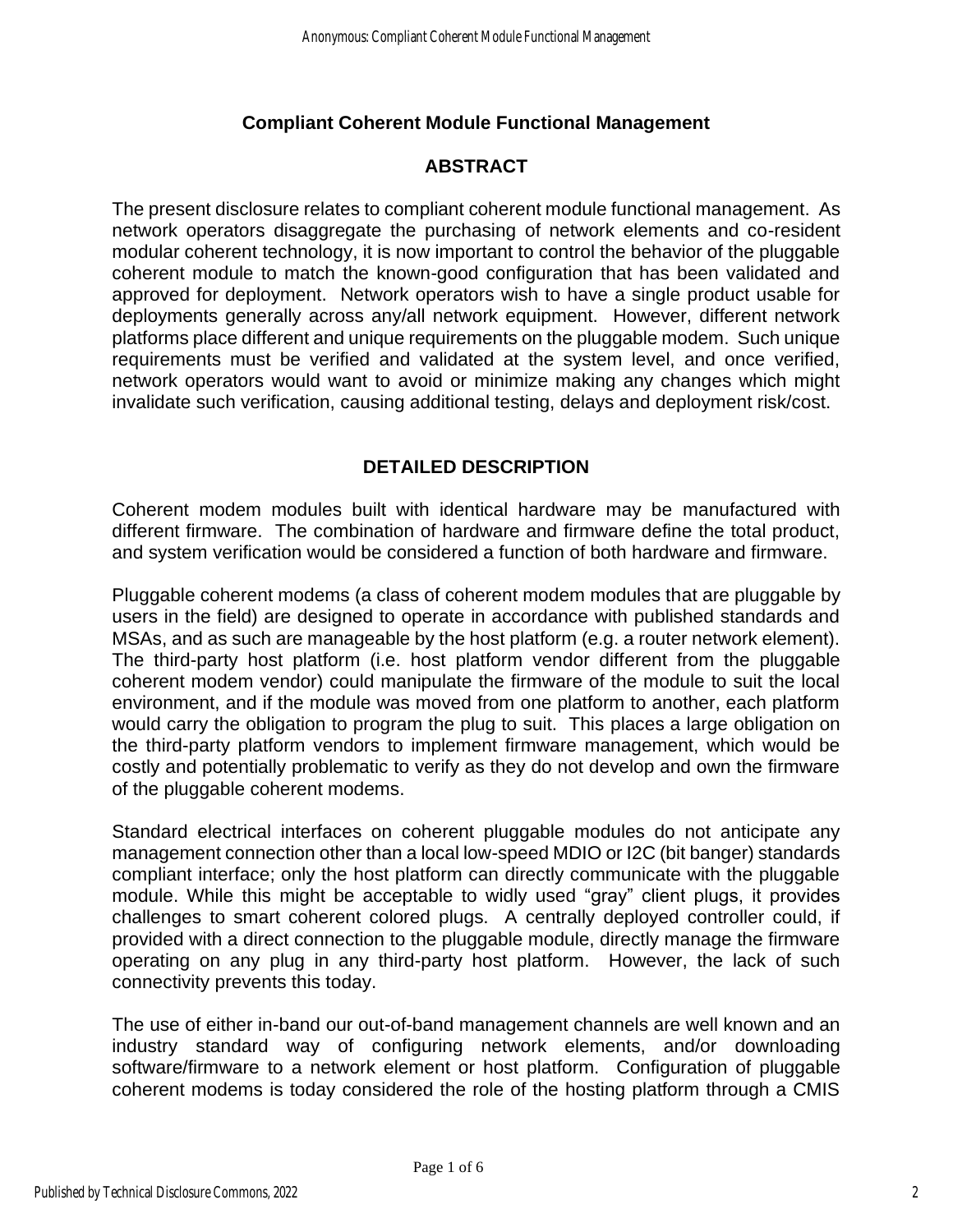type of standard interface. A network controller wishing to configure the pluggable coherent modem would have to communicate with the third-party host platform to effect any change on the pluggable coherent modem. As such, this approach is not known to be available. Platform independent configuration of a pluggable modem, via the use of an in-band comms channel included in a client traffic payload is also not novel. The new problem is, how to enable the sale of a pluggable modem, based on common hardware but with time-varying firmware, into a customer that needs bespoke configurations depending on the use case. Some host platforms may automatically update plug firmware to suit themselves. That is a workable solution however the plug is modified by this action and made unusable in other platforms. Hence the need for dynamic configuration management at the plug level.

It is proposed that significant value can be generated for network operators by combining the following elements into a solution for centralized management of the firmware running on industry compliant coherent modules:

- 1. Pluggable coherent modems with integrated management connectivity delivered to the module embedded in the Client ethernet payload traffic.
- 2. A Centralized software controller which is able to logically (e.g. through IP connectivity) communicate with the coherent pluggable module.
- 3. The ability by the centralized controller to detect the configuration of the coherent module (firmware, hardware, provisioning information, default behaviors etc.).
- 4. The ability of the centralized controller to distribute to the coherent module the validated configuration (via a target firmware load or database) that is required for any specific module based on at least, but not limited to, the third-party host platform.
- 5. The ability of the centralized controller to automate such compliant module functional management independently of the third-party host platform.

The present invention provides the use of the in-band (logical channel) client side management channel with the notion of a centralized software controller to solve the emerging commercial problem of how to deploy a common module (built with optimized firmware) into a network operator who wants to use the same module in any system. To accomplish this, the firmware must be pushed to the module independently from the host platforms and managed to match the unique requirements.

The coherent pluggable modem, enabled by 7nm silicon technology, is the first low power pluggable technology capable of having a full high performance processor complex embedded in the module. Such processors are easily capable of IP based communication; however they are impaired by the lack of ethernet I/O capability in the socket. It is not industry practice to include an Ethernet port on a pluggable module. Ethernet traffic is however present as client traffic to the module. Modern technology includes an ability to extract and inject specifically addressed (MAC, VLAN or IP) packets from the client traffic flow, enabling direct communication with the DSP. In effect, module management traffic can ride along with the client payload, bypassing the I/O constraint. The communication can be secured using known techniques such as SFTP, SSH, and other techniques of the like.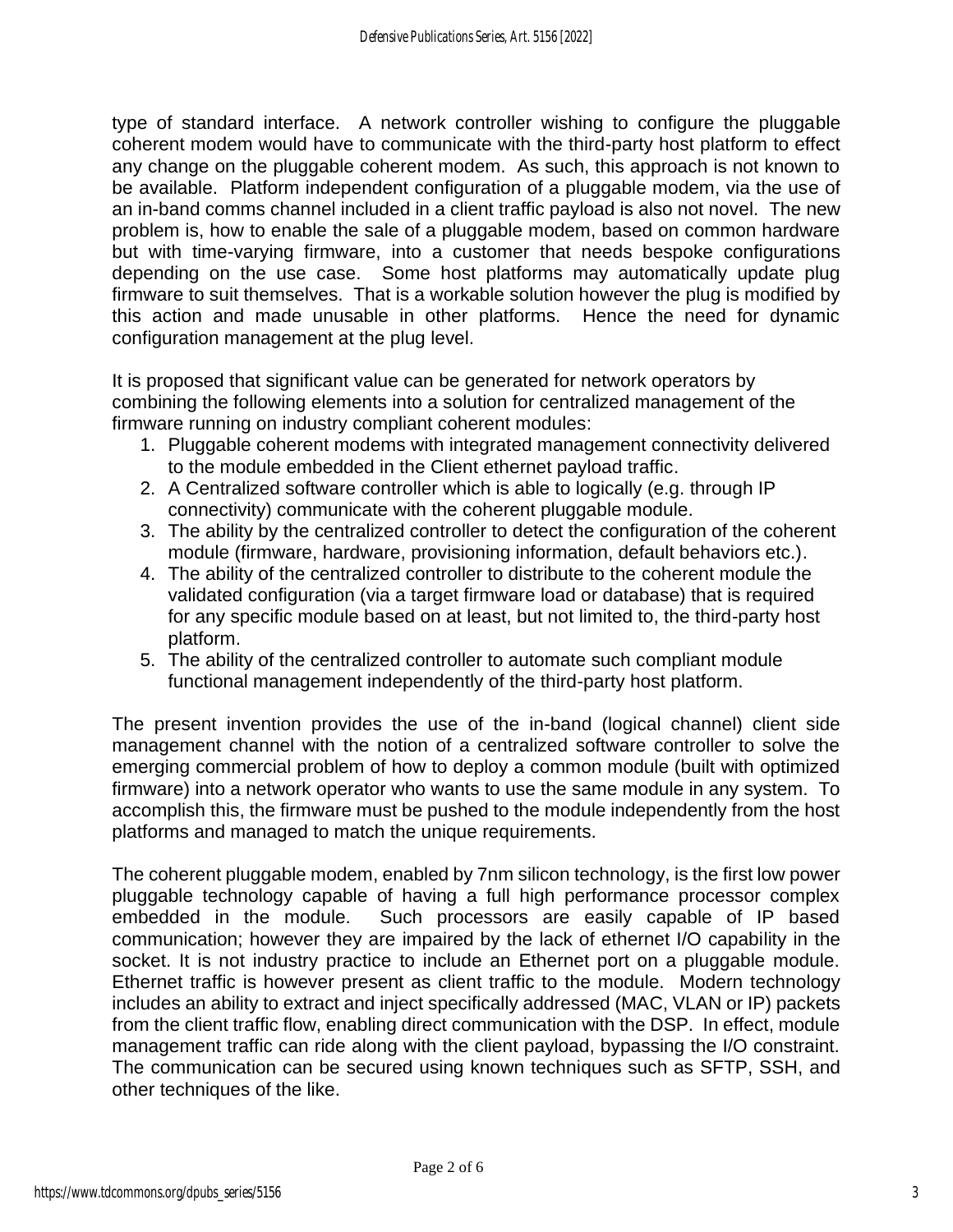Using this mechanism, the pluggable modem can communicate with a centrally deployed network controller. This communication path now enables the remote controller to effectively manage all aspects of the plug such as,

- Firmware
- Configuration
- Client Provisioning
- Multiplexing provisioning
- Optical provisioning
- All forms of monitoring and logs
- Alarm monitoring
- Inventory

Specific to this application, the configuration and firmware management enables the deployment of a common hardware pluggable module into any use case. Generally, configuration, provisioning, and monitoring are valuable in the overall solution.

The following Figures are presented to depict examples of deployment. Figure 1 is an example of Integrated Deployment, Figure 2 is an example of issues with Disaggregated/Multi-Vendor Deployment, and Figure 3 is an example of the present invention Compliant Coherent Module Functional Management in a Disaggregated / Multi-Vendor Deployment Environment, wherein the labels are as follows,

- 1. Firmware Upgrade
- 2. Management Data
- 3. Management Interface
- 4. Data Interface
- 5. DSP to extract and inject specifically addressed packets from the client traffic flow to DSP for control and management.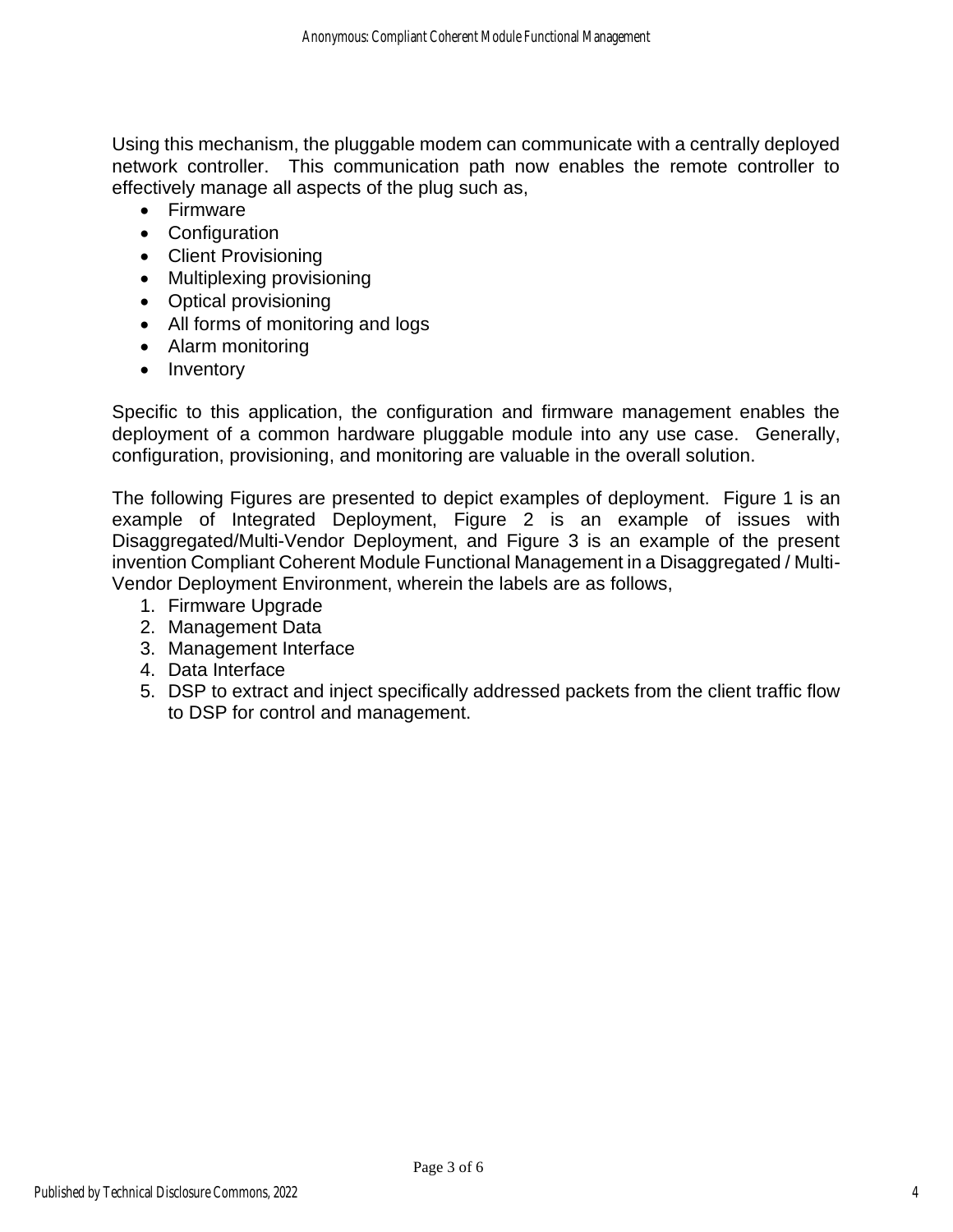

**Figure 1**



**Figure 2**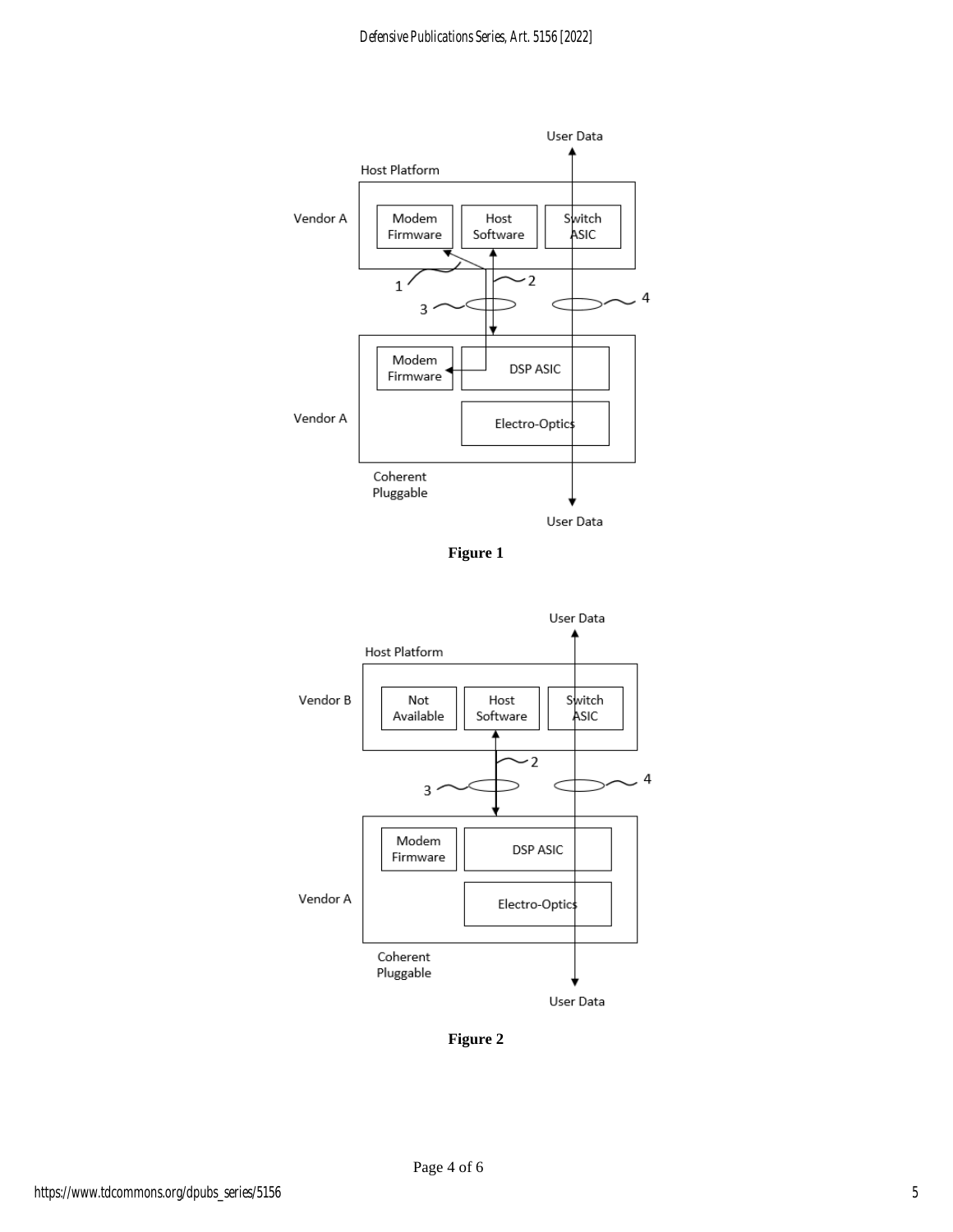

**Figure 3**

It will be appreciated that some embodiments described herein may include one or more generic or specialized processors ("one or more processors") such as microprocessors, digital signal processors, customized processors, and Field-Programmable Gate Arrays (FPGAs) and unique stored program instructions (including both software and firmware) that control the one or more processors to implement, in conjunction with certain nonprocessor circuits, some, most, or all of the functions of the methods and/or systems described herein. Alternatively, some or all functions may be implemented by a state machine that has no stored program instructions, or in one or more Application-Specific Integrated Circuits (ASICs), in which each function or some combinations of certain of the functions are implemented as custom logic. Of course, a combination of the aforementioned approaches may be used. Moreover, some embodiments may be implemented as a non-transitory computer-readable storage medium having computerreadable code stored thereon for programming a computer, server, appliance, device, etc. each of which may include a processor to perform methods as described and claimed herein. Examples of such computer-readable storage mediums include, but are not limited to, a hard disk, an optical storage device, a magnetic storage device, a ROM (Read Only Memory), a PROM (Programmable Read-Only Memory), an EPROM (Erasable Programmable Read-Only Memory), an EEPROM (Electrically Erasable Programmable Read-Only Memory), Flash memory, and the like. When stored in the non-transitory computer-readable medium, the software can include instructions executable by a processor that, in response to such execution, cause a processor or any other circuitry to perform a set of operations, steps, methods, processes, algorithms, etc.